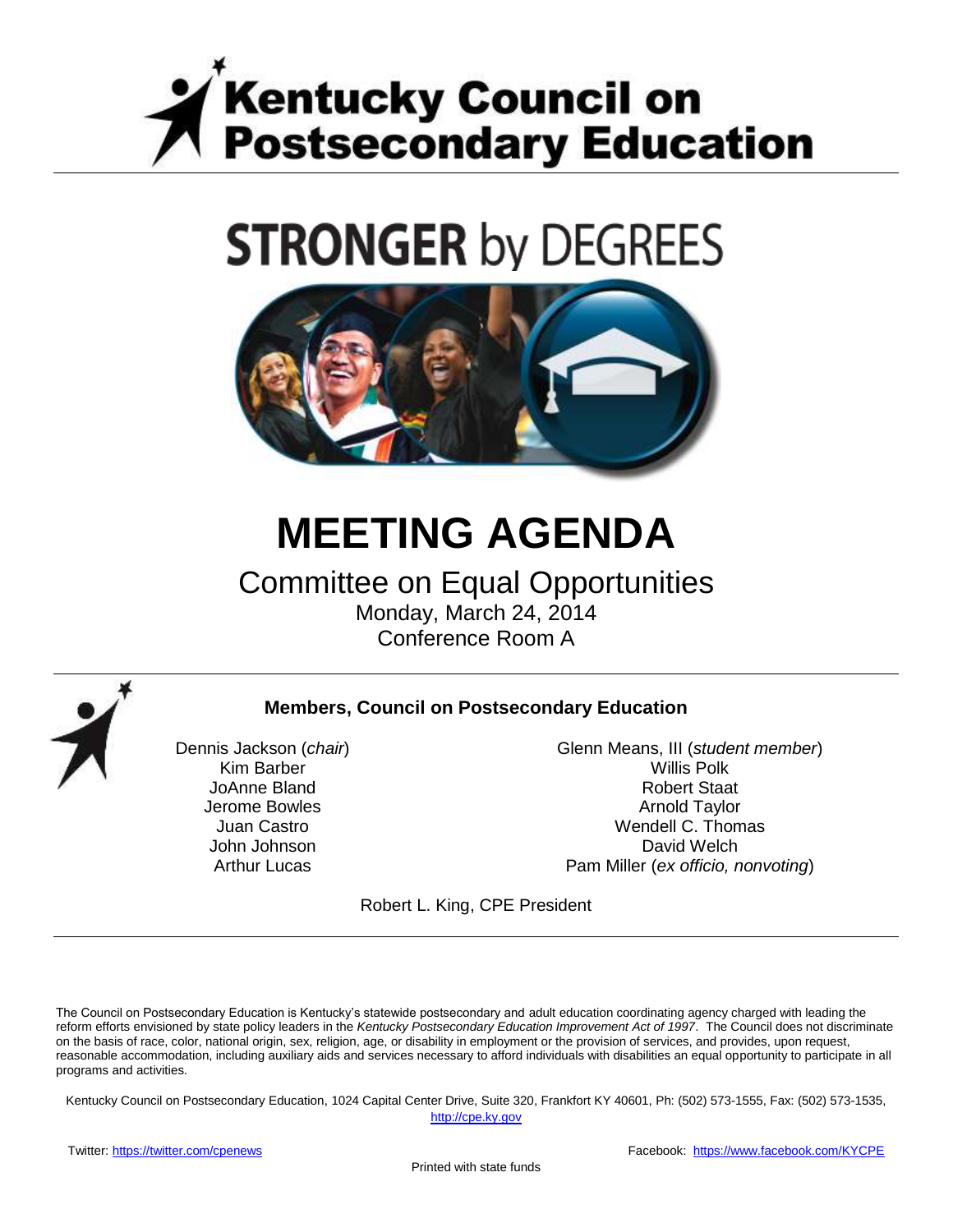#### **AGENDA** Committee on Equal Opportunities

#### Council on Postsecondary Education Monday, March 24, 2014 9:00 AM Conference Room A

| 1. Roll Call                                                  |    |
|---------------------------------------------------------------|----|
| 2. Remarks by CPE President                                   |    |
| 3. Discussion/Information                                     |    |
| a. Definition of Diversity                                    | 3  |
| b. Summary Report: KCTCS Diversity Plan Assessment            | 10 |
| c. Institutional Diversity Plan Presentations                 | 11 |
| 1) Western Kentucky University                                |    |
| 2) Murray State University                                    |    |
| 3) Eastern Kentucky University                                |    |
| d. Statewide Diversity, Inclusion, and Support Programs       | 13 |
| e. Waivers of KRS 164.020(19)                                 | 14 |
| f. Focus on Diversity: Undergraduate Student Initiatives      | 15 |
| 1) University of Louisville                                   |    |
| 2) Northern Kentucky University                               |    |
| 3) Kentucky Community and Technical College                   |    |
| 4. Other Business                                             | 17 |
| a. General Information and News Articles                      |    |
| b. Other Business                                             |    |
| 5. Adjourn                                                    |    |
| Next meeting: May 14, 2014, 9 a.m. (EDT), Frankfort, Kentucky |    |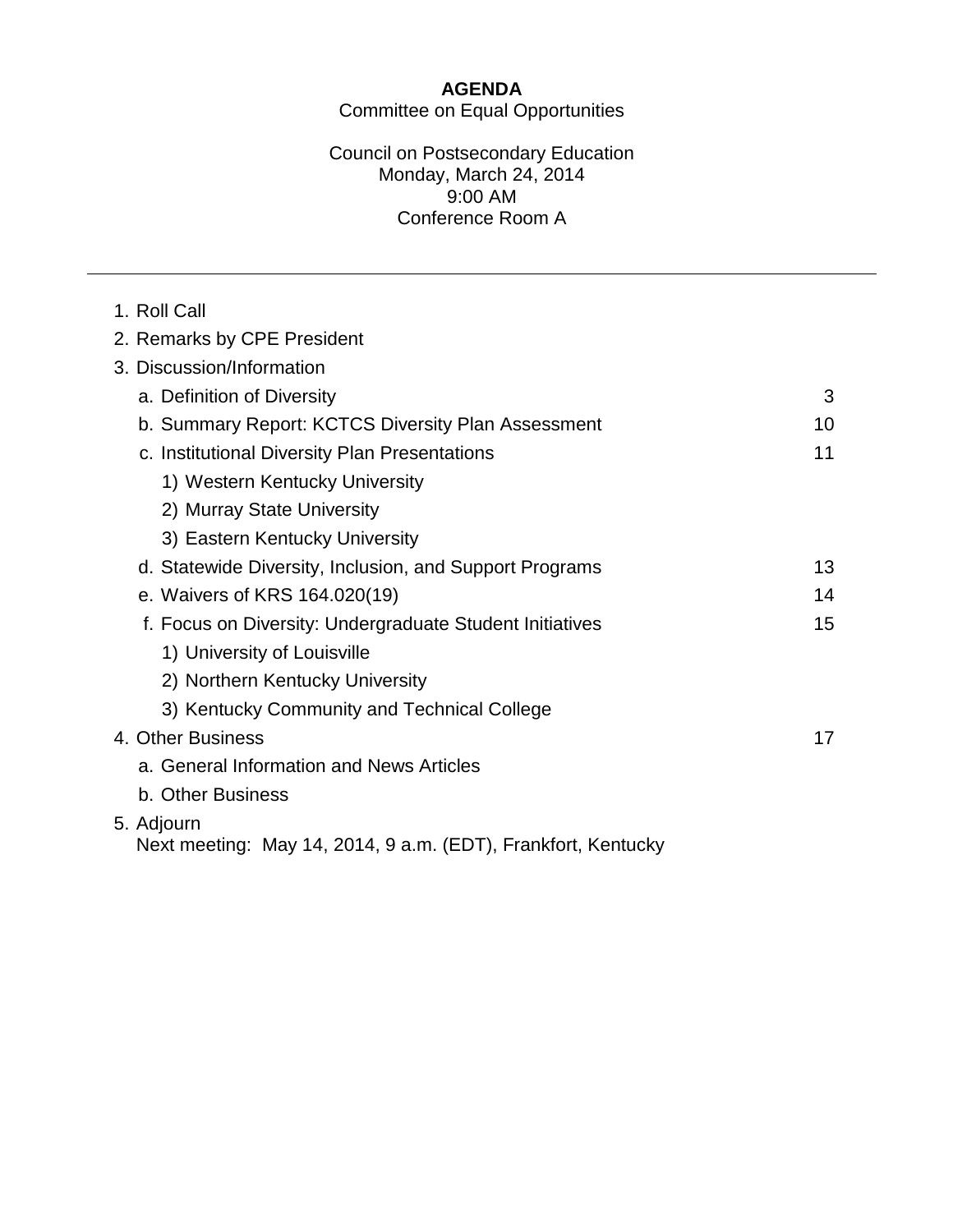#### Council on Postsecondary Education Committee on Equal Opportunities March 23, 2014

## Kentucky's Public Postsecondary Education System Definition of **Diversity**

The Council on Postsecondary Education's Committee on Equal Opportunities, as well as Council staff, invited multiple groups to participate in the development of the Statewide Diversity Policy. All meetings included institutional administrators and organizations from across the Commonwealth; while both Council staff, as well as institutional representatives, invited multiple groups to participate in providing input in the development of the policy, some selected not to participate.

An array of collaborators attended CEO meetings. The emphasis on inclusivity, including the development of a definition of diversity, was a major focus of the meetings. The feedback received was used to further clarify the primary plan elements, which remained a work in progress until all collaborators had an opportunity to comment.

Council staff, along with educational collaborators, considered multiple groups when the definition of diversity was being developed. The broad definition, agreed upon by educational stakeholders, highlighted differences among students that include, but are not limited to:

- o First-generation college students;
- o Students from varied socioeconomic backgrounds;
- o U.S. ethnic minorities;
- o Geographic location including rural communities;
- o Students who identify as LGBTQ;
- o Students with disabilities;
- o Students underrepresented in higher education;
- o International students, who speak and communicate in a variety of languages;
- o Non-traditional students, including adult learners;
- o Students with differing gender identities; and
- o Students with varying religious backgrounds, or who identify with no particular religious background.

The final definition was intentionally broad to cover multiple groups/individuals, allowing flexibility for the postsecondary institutions to include supplementary information in their diversity plan definition, if they so desired. The working definition was revised several timesthe original definition appears below:

#### Definition of Diversity: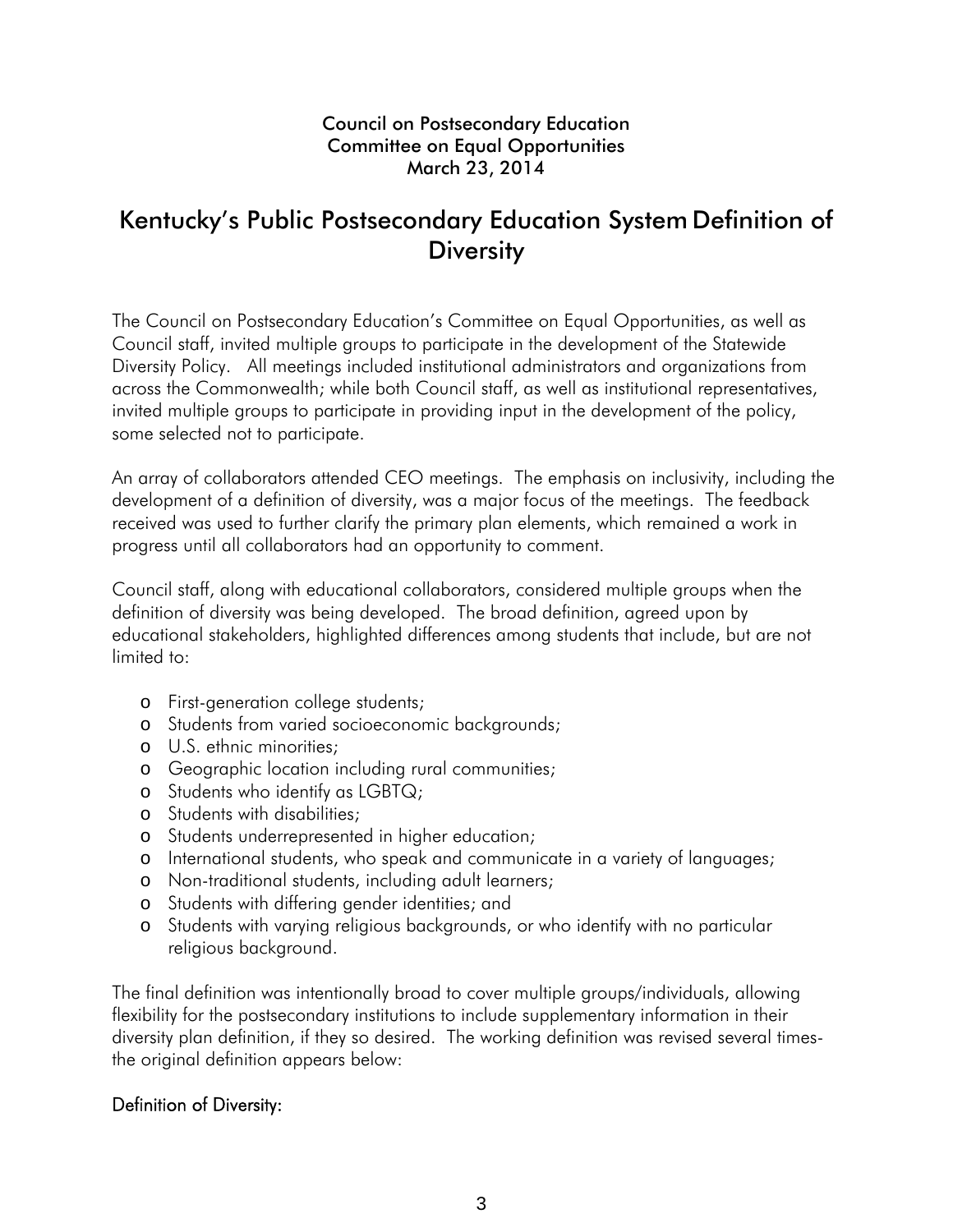The term diversity describe differences in racial or ethnic classification, age, gender, religion, philosophy, physical abilities, socioeconomic background, sexual orientation, gender identity, genetic attributes, place of origin, cultural values, or political view as well as other identifying features. The use of diversity also extends to Academia, wherein an attempt to create a "diverse student body" typically supports the recruitment of students from historically excluded populations, such as students of African American or Latino background as well as women in such historically underrepresented fields as the Sciences.

The final definition, included in the Statewide Diversity Policy, states:

#### Diversity Definition:

Diversity, as a concept, describes an inclusive community of people with varied human characteristics, ideas, and world views related, but not limited, to race, ethnicity, sexual orientation, gender, religion, color, creed, national origin, age, disabilities, socio-economic status, life experiences, geographical region, or ancestry. Diversity in concept expects the creation by institutions of a safe, supportive, and nurturing environment that honors and respects those differences. The policy "focusing on a diverse student body and workforce" advocates the inclusion of students and employees from historically underserved populations, both historical and ongoing.

Several attachments are included that highlight the collaborators input during the development of the Statewide Diversity Policy.

Ms. JoAnn Bland will offer a brief overview of information related to gender identity and gender presentation, and how they relate to the current definition of diversity.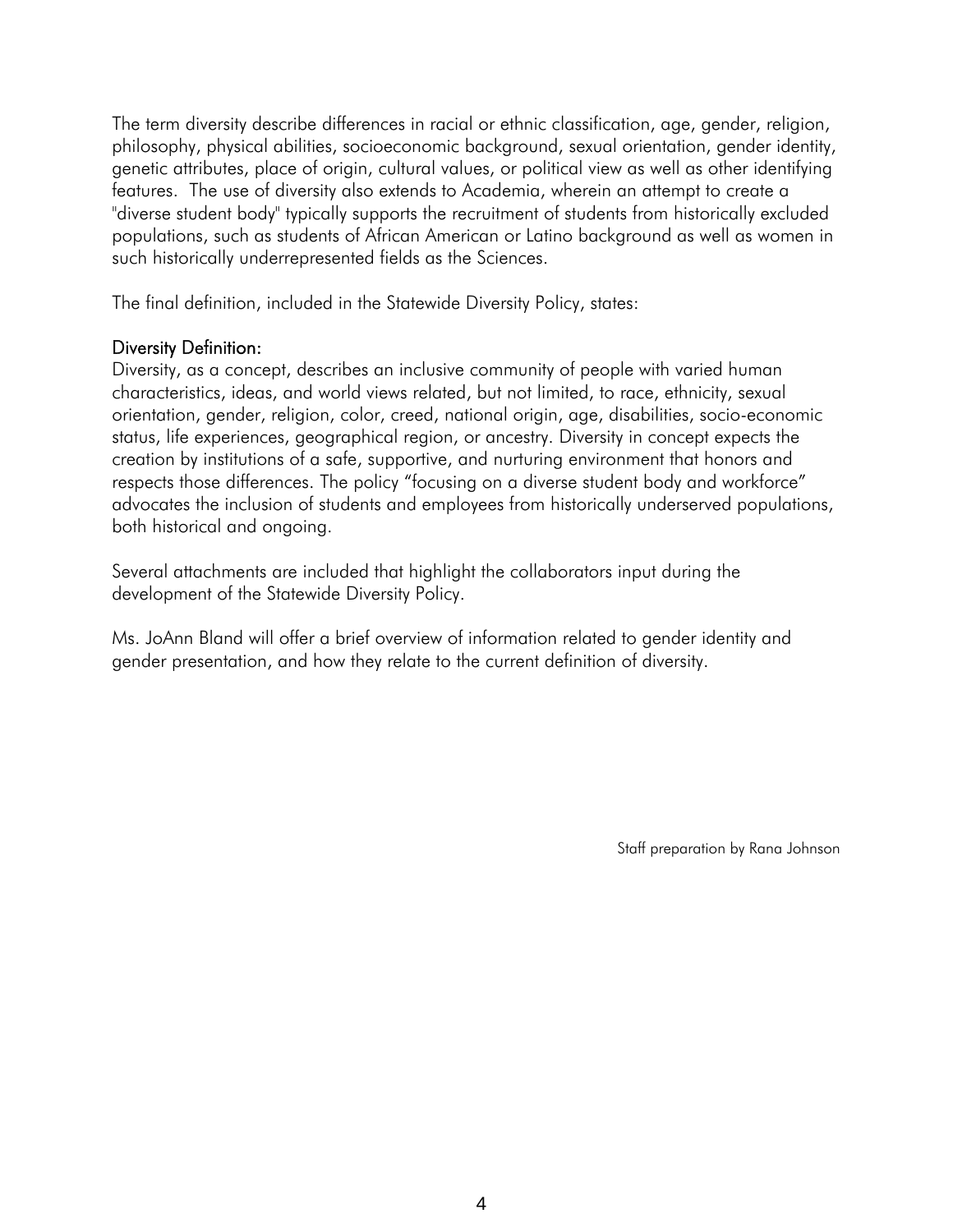## **Attachment 1A**

## Committee on Equal Opportunities Council on Postsecondary Education April 20, 2009

## **Comments by Diversity Plan Collaborators**

Based on the action plan adopted by CPE January 16, 2009, the CEO is soliciting input from various collaborators to inform development of a mission, vision, core values, and definition of diversity that will undergird a diversity plan for public postsecondary education in Kentucky.

To facilitate the discussion process, the draft statements have been shared with collaborators, institutional presidents, provosts, legal counsels, and members of the general public as the beginning point for discussion and offering of recommendations for consideration by the CEO and CPE as elements in a diversity plan. The draft statements are a product of input from the above collaborators filtered through CPE staff and institutional equal opportunity representatives.

The information presented in today's meeting is a continuation of the process of CEO seeking input from a broad array of collaborators to inform the process for developing a plan. Input received will be used to further clarify the primary plan elements, which will remain a work in progress until, to the extent possible, all collaborators have had an opportunity for input.

It is believed that a critical element is whether the plan supports the health and well being of the Commonwealth and its citizens. Thus, sustaining a statewide commitment to educational access becomes an economic imperative of effectively managing Kentucky's diverse resources and directly impacts its ability to successfully compete in the global marketplace. Conversely, the social necessity of effectively managing diversity is critical if Kentucky is to become an attractive place to live, to raise children, and to build successful businesses and careers. To provide some background with regard to the economic benefit of diversity and to explore some of the demographic characteristics that influence the success of these efforts, representatives of the Kentucky Long-Term Policy Research Center and the Kentucky State Data Center and former members of CPE/CEO were invited to speak to the Committee.

#### *Kentucky Long-Term Policy Research Center*

The center is asked to provide a basic philosophical argument in favor of having a population that respects, welcomes, and celebrates diversity, if for no other reason than economic self-interests. Included in the conversations will be examples of opportunities lost because a community could not persuade a biotech firm to locate there. The Center will also explore with CEO the idea that "whatever its root cause, Kentucky's persistent homogeneity is problematic for our shared future." They will also discuss the question "what is the role of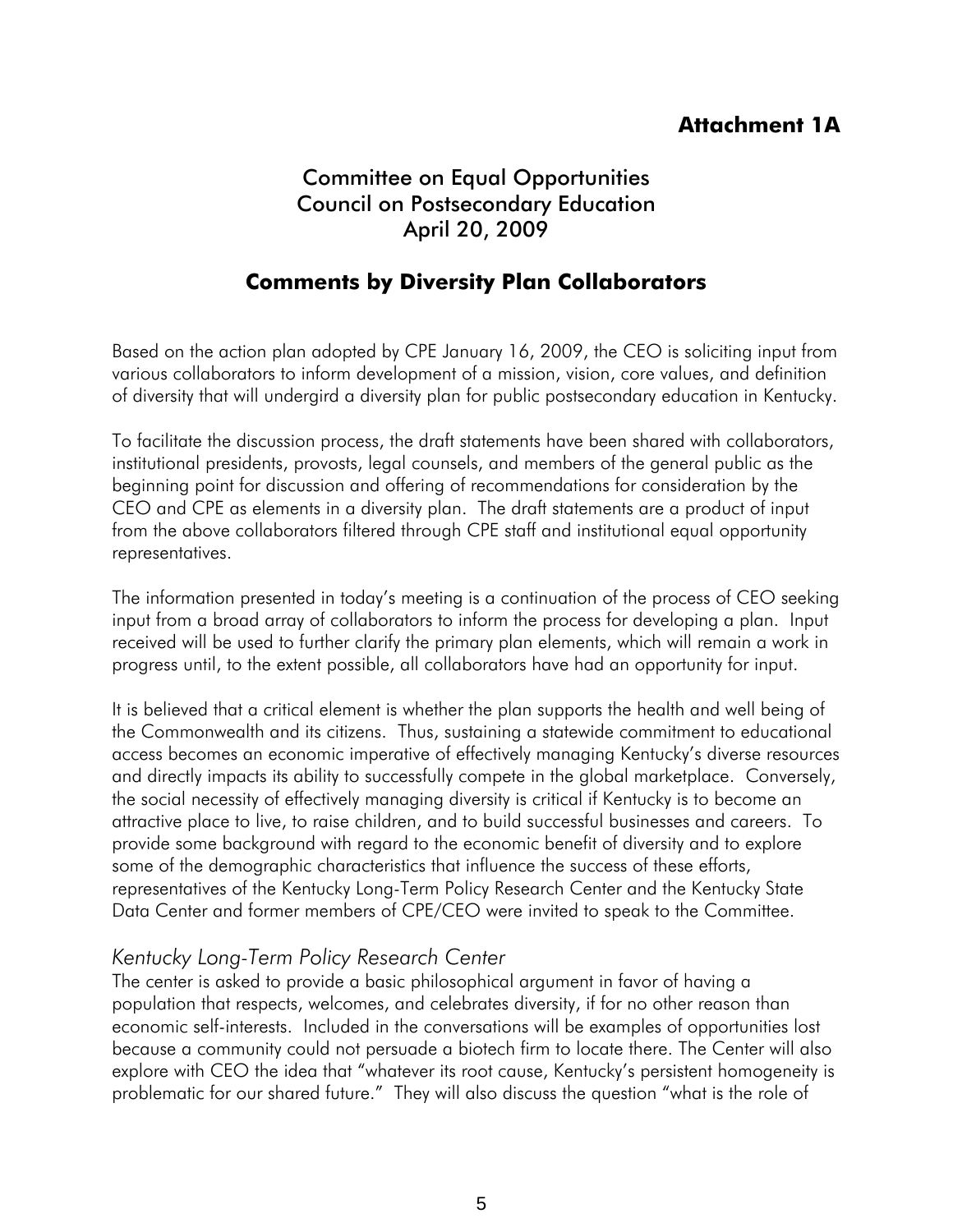postsecondary education in helping to address this critical issue; what may its relationship be to Kentucky's efforts to attract new business and industry?"

#### *Kentucky State Data Center*

The State Data Center is asked to provide a basic overview of demographic information that contrasts the Kentucky population with the population of other areas to identify ways that diversity planning can benefit the economic prosperity of the Commonwealth by: (a) linking diversity, education, and economic development by region of the state; (b) linking the trends in educational attainment of African Americans and other minorities to Kentucky's ability to attract industry; (c) linking the student pipeline (P-12) and its diversity to economic development, world economy and competitiveness; (d) linking collaboration among government, education, and business to improve workforce development and participation in the pipeline; and (e) suggesting actions to consider, demographics to pay attention to, and other actions that may impact areas that should be investigated.

#### *Former Members of CEO/CPE*

Former Committee on Equal Opportunity members Walter A. Baker, Marlene Helm, William Wilson, Hilma Prather, Lois Combs Weinberg, and Steve Barger are invited to provide comments to the committee regarding what should be included in a statewide diversity plan, or whether Kentucky should even have a diversity plan. As former members of the committee, their observations and suggestions may add great value to the vision and deliberations as a new plan is developed. The conversation offers a unique opportunity for the committee receive insight and to discuss this project.

The plan/policy review workgroup will continue to provide opportunities for collaborators to provide input and suggestions to further clarify the postsecondary education diversity plan. As opportunities are identified, members of CEO and its constituents will be given notice.

Staff preparation by Sherron Jackson and Rana Johnson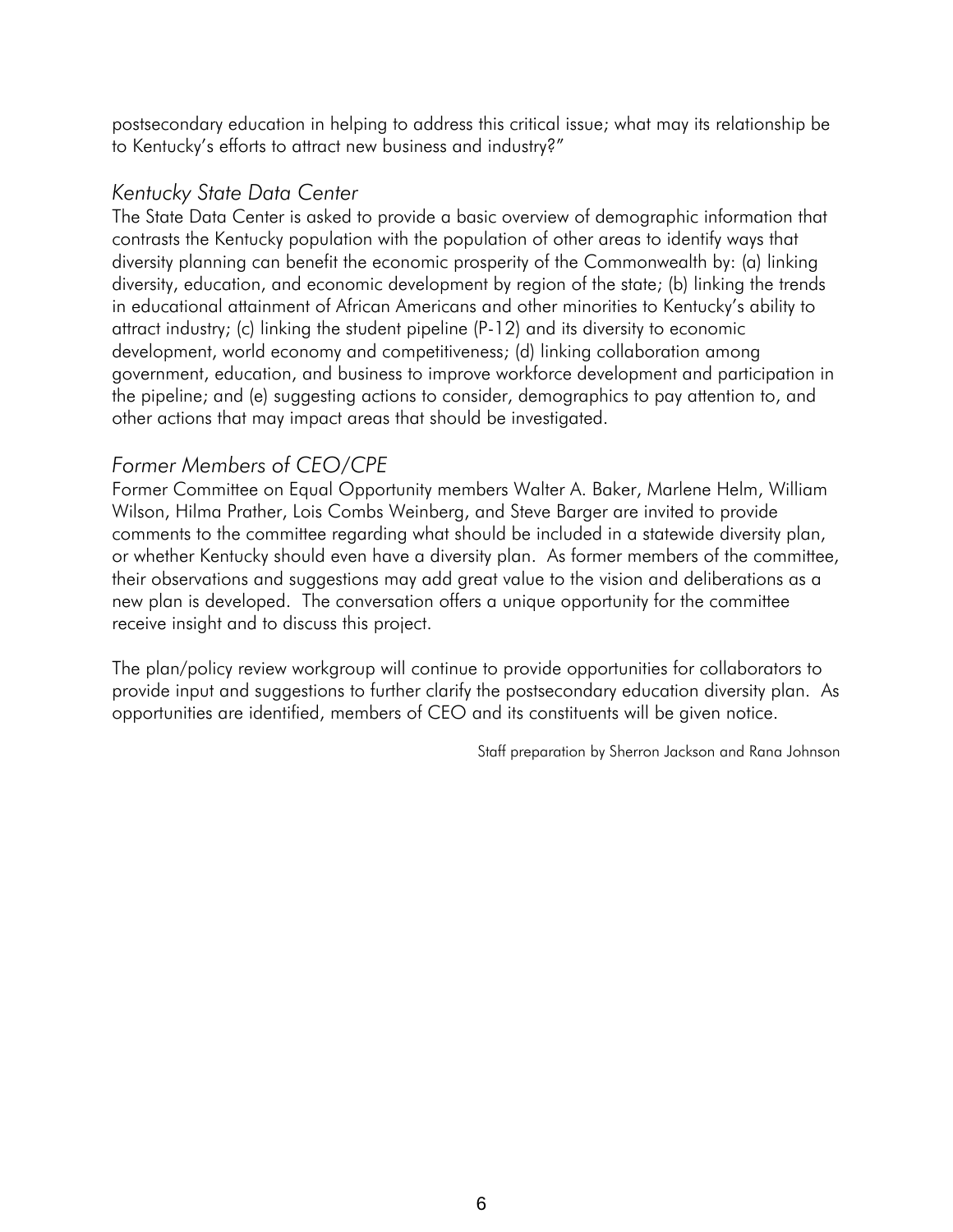## **Attachment 1B**

## Committee on Equal Opportunities Council on Postsecondary Education April 20, 2009

## **Diversity Plan Development: CEO Discussion**

Based on the action plan adopted by CPE January 16, 2009, the CEO is developing guidance for the mission, vision, core values, and definition of diversity that will undergird a diversity plan for public postsecondary education in Kentucky. One role of the committee in collaboration with colleges and universities is to recommend policies or changes in policy to ensure that Kentucky complies with the standards articulated by the Supreme Court in the Michigan cases *Grutter* and *Gratz*, Kentucky law, and federal law. The U. S. Supreme Court ruling in Friends of McDonald v. Jefferson County School District explicitly excludes postsecondary education and allows *Grutter* and *Gratz* to remain the primary law.

To assist with the process, the committee established the plan legal principles committee, the plan/policy review committee, and institutional representative and CEO staff workgroup to develop working drafts of plan elements for review and action by CEO. Further, the conference of presidents established a working committee of presidents to provide suggestions and recommendations to the CEO as the new plan is developed. Others engaged as collaborators, reviewers, and contributors include provosts, legal counsels, and members of the general public. The draft statements included in this agenda item are a product of input from the above collaborators filtered through the CPE staff and institutional equal opportunity representatives' workgroup.

The information presented in today's meeting is a continuation of the process of CEO seeking input from a broad array of collaborators to inform the process for developing a plan. Input received will be used to further clarify the primary plan elements, which will remain a work in progress until, to the extent possible, all collaborators have had an opportunity for input. The workgroup, responding to a strong recommendation from the conference of presidents, has endeavored to preserve/address the principal policy of The Kentucky Plan to continue to focus on access and equal opportunity for African Americans and underserved groups that have experienced historical patterns of discrimination and exclusion. The following draft elements are a consensus recommendation of the CPE staff/institutional equal opportunity representatives' workgroup and are presented for discussion.

Recommended Report Name:

Kentucky Public Postsecondary Education Diversity Plan

Definition: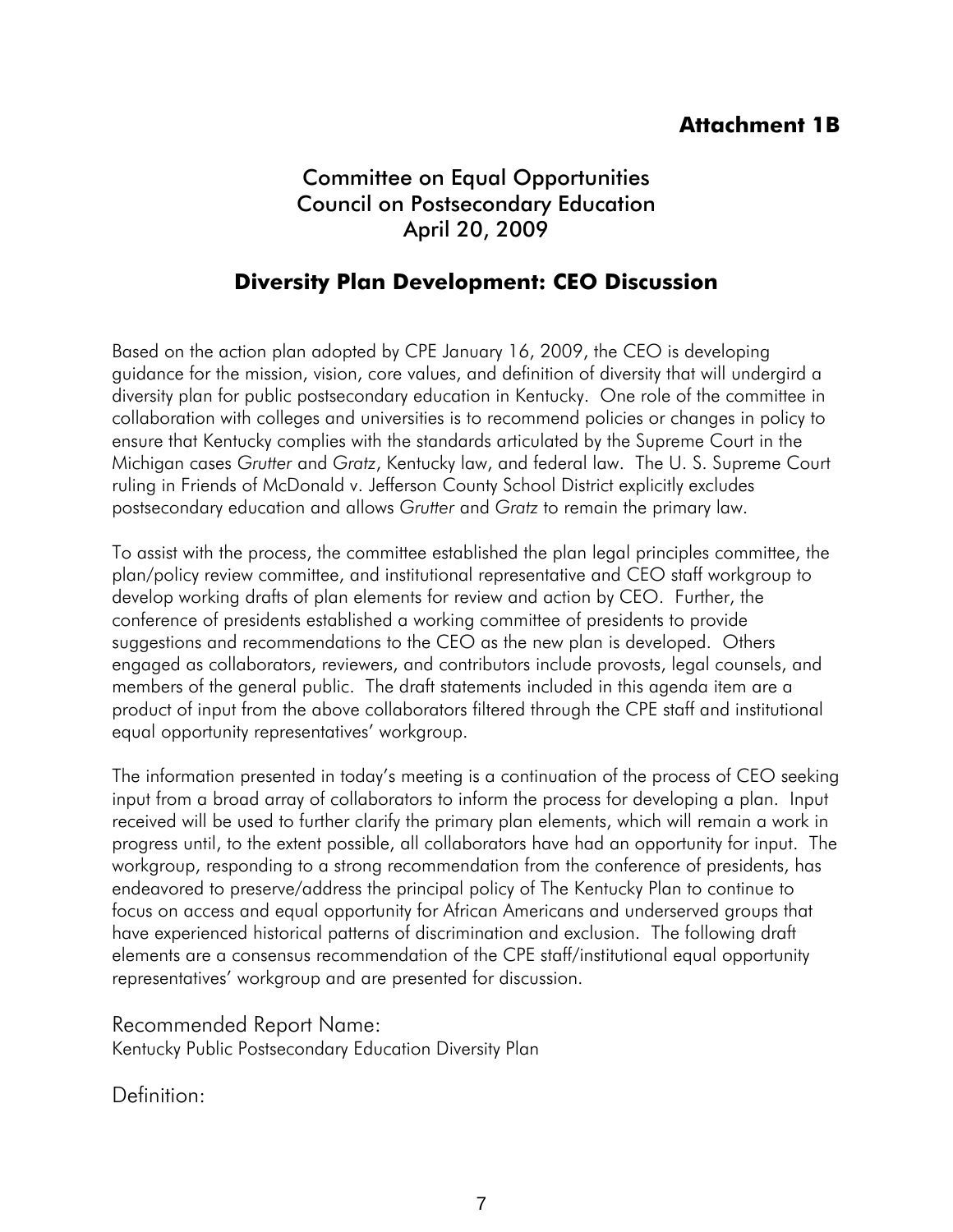Diversity, for purposes of this plan, is an essential characteristic in building an inclusive community of people with varied human differences and world views that honor and respect those differences in a safe, supportive, and nurturing environment for living, learning, and working.

#### Vision

Postsecondary education, through its institutions, will enhance the Commonwealth by embracing valuing, respecting, and promoting diversity and educational excellence to increase economic viability and social inclusion.

#### Core Values

Valuing a diverse student body, faculty, staff, administrators, and citizenry is a vital principle in the education and economic development environment of the Commonwealth. The following values shape the priorities and guide decisions in fulfilling the Commonwealth's vision of diversity.

- Value Diversity as a vital component in the state's educational and economic development.
- Continue to focus on access and equal opportunity for African Americans and underserved groups that have experienced historical patterns of discrimination and exclusion.
- Respect personal uniqueness and differences.
- Encourage Intellectual and creative freedom.
- Challenge stereotypes and promote awareness and inclusion.
- Prepare students to live and work in a diverse global society.
- Promote access and high expectations, and support student success.
- Support community engagement, civic responsibility, and service that advance diverse and underserved population groups.
- Implement assessment and accountability measures that document the progress and outcomes of diversity efforts.
- Foster a campus climate that supports collegiality, collaboration, and civility.

The Process:

- October 2008, CEO agrees on a broad outline to develop a diversity plan.
- November/December 2008, CPE/Institutional Representatives' workgroup creates a detailed outline for developing a statewide diversity plan.
- December 2008, CEO holds a special meeting to receive recommendations from the conference of presidents diversity committee.
- January 6, 2009, CEO holds a special meeting to act on a recommended detailed action plan to develop a diversity plan submitted by the CPE staff/institutional equal opportunity representatives' workgroup.
- January 16, 2009, CPE accepts the detailed action plan to develop a diversity plan as recommended by the CEO.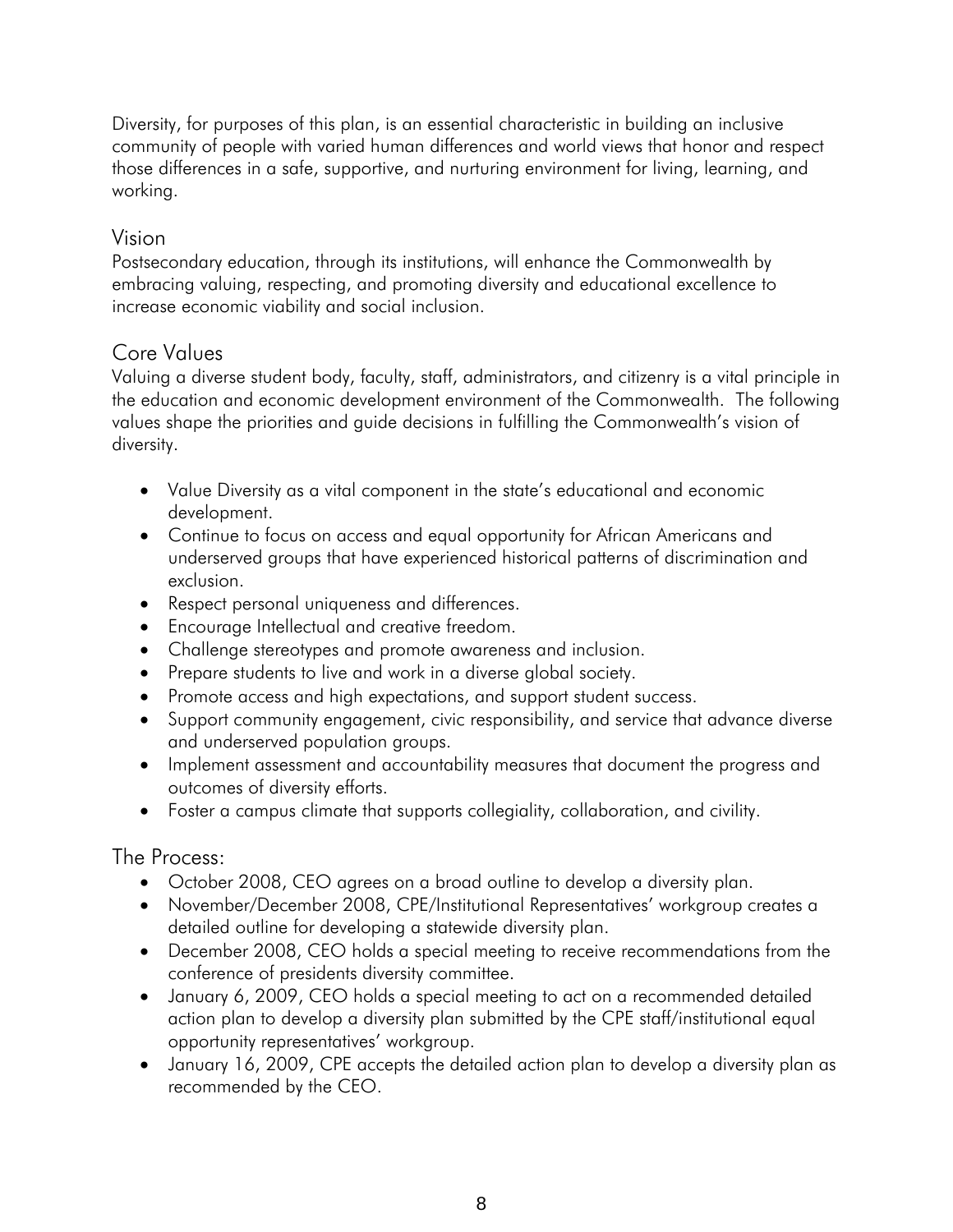- February 16, 2009, CEO holds its first session at which input is offered by external collaborators (The Kentucky Association of Blacks in Higher Education) and by representatives of EKU, KCTCS, KSU, MoSU, MuSU, NKU, UK, UofL, and WKU.
- March 6, 2009, a status report to CPE and request for input to clarify proposed plan development by CEO and its collaborators.
- April 1, 2009, conference of presidents diversity committee presented their report to the conference of presidents and asked for further review, clarification, and input to guide plan development.
- April 7, 2009, revised plan elements are forwarded to the presidents, the institutional representatives, the legal counsels, the CEO legal principles committee, and the CEO plan/policy committee for review and comment.

Note: The CPE staff/institutional equal opportunity representatives' workgroup meets once each month and by conference call twice each month to discuss and revise the plan elements in light of the information, comments, recommendations, and other data received from collaborators and constituents.

What are the next steps?

- Continue to receive input from collaborators and other constituent groups
- Report final draft of working definitions to CPE May 2009
- Report first draft of objectives and implementation strategies to CPE July 2009
- Report first draft diversity plan to CPE September 2009
- Report final draft of the diversity plan to CPE November 2009
- Submit diversity plan recommendations to CPE January 2010

Staff preparation by Sherron Jackson and Rana Johnson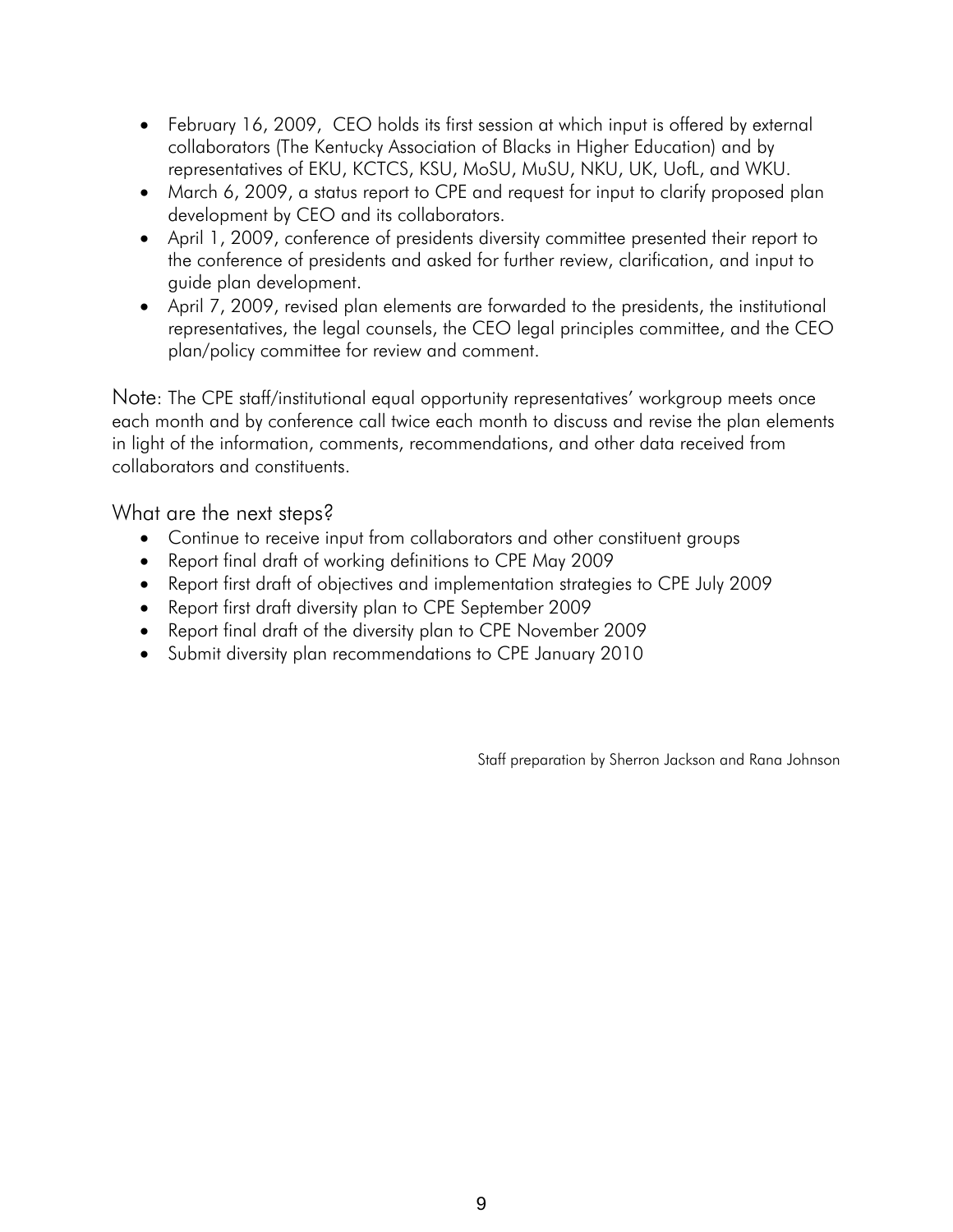**Committee on Equal Opportunities Council on Postsecondary Education March 24, 2014**

## **KCTCS Diversity Plan Assessment**

The Council on Postsecondary Education worked collaboratively with Kentucky's public postsecondary institutions and numerous higher education stakeholders across the Commonwealth, to develop the Kentucky Public Postsecondary Education Diversity Policy and Framework for Institution Diversity Plan Development. The policy directed institutions to develop campus-based diversity plans that included specific strategies that promote diversity, measurable goals that describe diversity and equal opportunity for students, faculty, administrators, and staff, and strategies that address the campus environment. The plans include four focus areas highlighted in the policy:

- 1) Student Body Diversity
- 2) Student Success/Closing the Achievement Gap (retention, graduation rate, degrees/credentials awarded)
- 3) Workforce Diversity (faculty, staff, and executive/administrative/managerial)
- 4) Campus Climate (environment, employment retention, and promotion)

The Kentucky Community and Technical College System (KCTCS) developed two annual diversity plan assessment reports that acknowledged advancements made by the 16 institutions, as well as areas that will require attention. Reports were submitted in spring 2013, as well as February 2014. The March CEO meeting will include a presentation by KCTCS administrators that feature the results of their diversity plan assessments from the 2010-11, 2011-12, and 2012-13 academic years.

Dr. Gloria McCall, Ms. Natalie Gibson, and Ms. Alicia Crouch will deliver the presentation.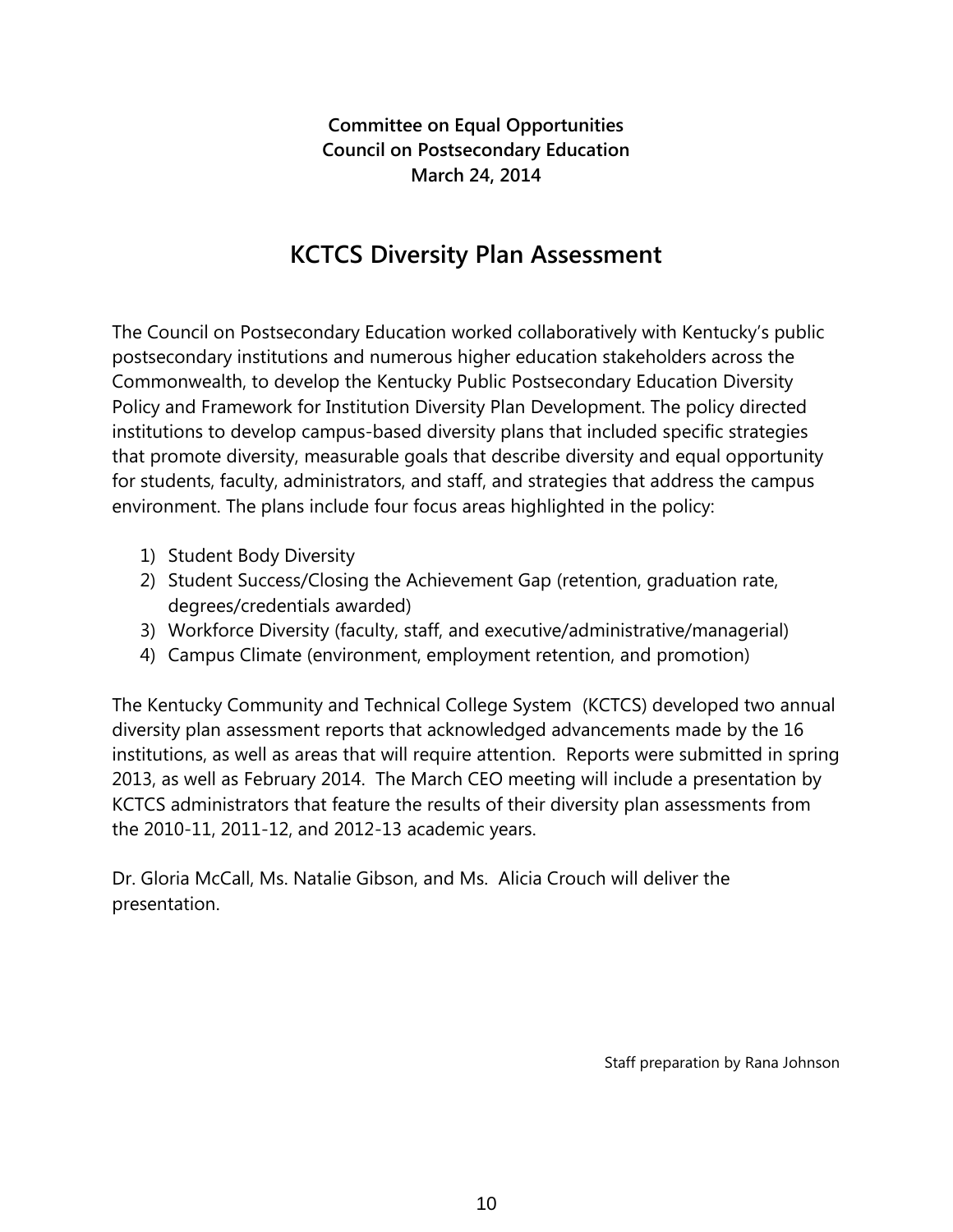#### Council on Postsecondary Education Committee on Equal Opportunities March 24, 2014

#### Kentucky Public Postsecondary Education Diversity Policy Performance Presentation: Institutional Diversity Plan Assessments

At the January 28, 2014, meeting, the Council's Committee on Equal Opportunities received an update by Council staff regarding the universities' efforts to implement the objectives of their institutional diversity plans. The plans were developed in response to the Kentucky Public Postsecondary Education Diversity Policy and Framework for Institution Diversity Plan Development.

The March CEO meeting will include a report by several institutional EEO representatives. The institutional performance presentations correspond to the Student Success focus area, identified in the Council's Strategic Agenda, *Stronger by Degrees*. The Statewide Diversity Policy advances one of the main policy objectives to guide the work of the postsecondary system in the area of Student Success:

- Policy Objective 4: Increase high quality degree production and completion rates at all levels and close achievement gaps, particularly for lower-income, underprepared, and underrepresented minority students.
	- Strategy 4.7: Implement a Statewide Diversity Policy that recognizes diversity as a vital component of the state's educational and economic development.

The presentations will introduce 2011-12 data, in comparison to 2012-13, and identify areas where progress was made, as well as areas that will require improvement to reach their 2015 goals. The four focus areas in the Statewide Diversity Policy will also be highlighted in the presentations:

- **•** Student Body Diversity
- **Student Success/Closing the Achievement Gap**
- **•** Workforce Diversity
- Campus Climate

EEO representatives from the following institutions will present at the March 24 CEO meeting:

- Western Kentucky University: Richard Miller
- Murray State University: Cami Pierce Duffy
- Eastern Kentucky University: Sandra Moore

The remaining universities will present their institutional diversity plan assessments at the May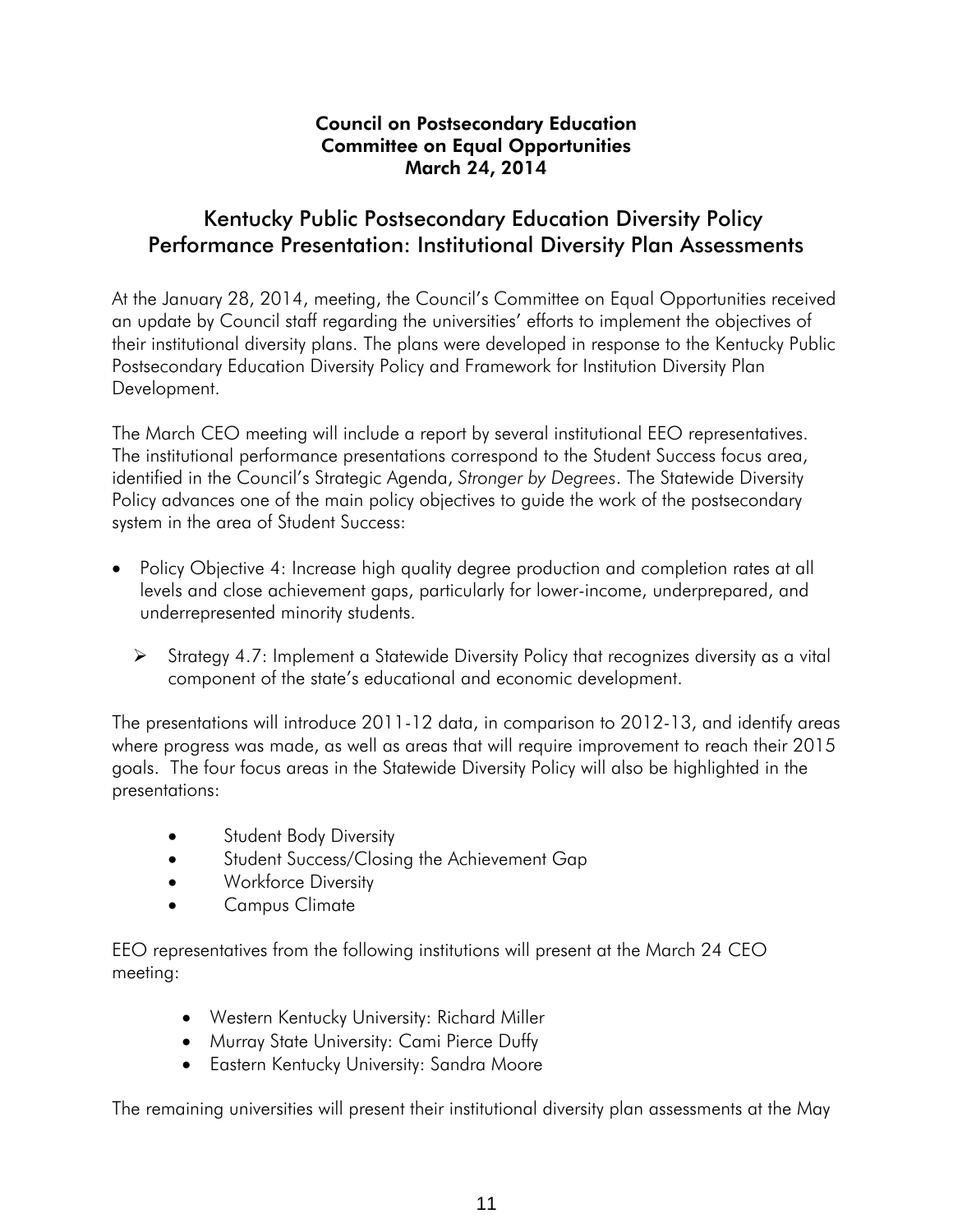and October CEO meetings.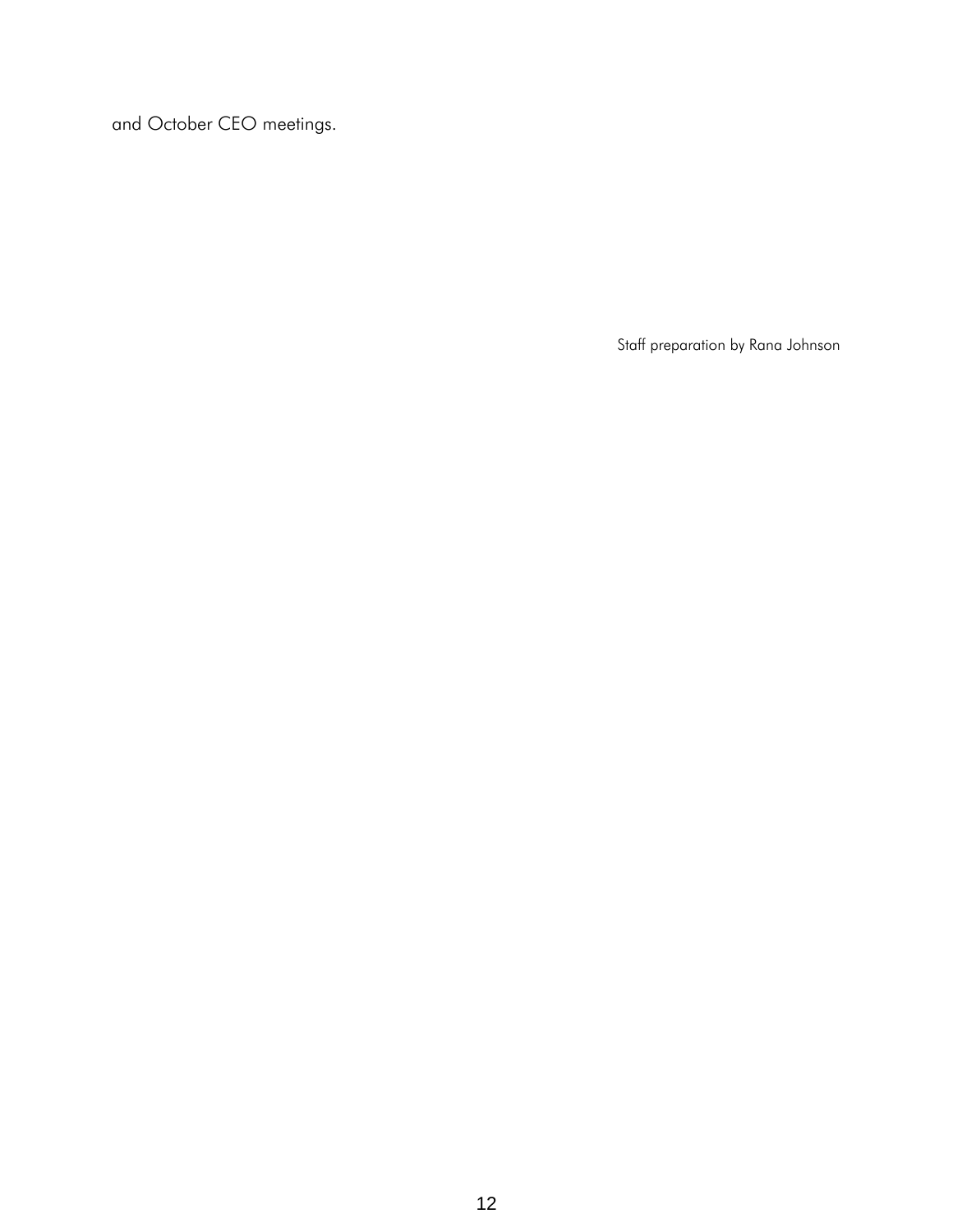#### Council on Postsecondary Education Committee on Equal Opportunities March 24, 2014

## Status: Statewide Diversity Planning and Support Programs

*The following information focuses on diversity activities and initiatives since the Committee on Equal Opportunities met January 28, 2014.* 

#### **Governor's Minority Student College Preparation Program Statewide**

**Conference:** The 14<sup>TH</sup> Annual GMSCPP Statewide Conference will be hosted by Eastern Kentucky University, June 25-26, 2014. Two hundred students, from across Kentucky, are expected to participate in STEM-H activities.

#### **GMSCPP Academically Proficient High School Junior and Senior Diversity**

**Conference:** The 27<sup>TH</sup> Annual Academically Proficient High School Junior and Senior Diversity Conference will be hosted by Murray State University, June 13-14, 2014, in Murray, Kentucky. Participation in this conference by students and parents is voluntary. The partners for this conference are the Council on Postsecondary Education, and Murray State University. Current sophomores and juniors should be encouraged to visit the registration page for more information, the link can be accessed at:

http://cpe.ky.gov/news/calendar/statewide/acadprof.htm

**SREB Doctoral Scholars Program:** The Teaching and Mentoring Institute will be held October 30 - November 2, 2014, in Atlanta, Georgia. The institute is designed for scholars currently supported by the Kentucky Doctoral Scholars Program. The Kentucky program is implemented collaboratively by the Council, the University of Kentucky, and the University of Louisville, to help students complete the doctorate more quickly and to encourage them to go into the professoriate.

**CPE Meeting Dates:** The CPE meeting dates for 2014 are April 29, June 20, September 16, and November 21.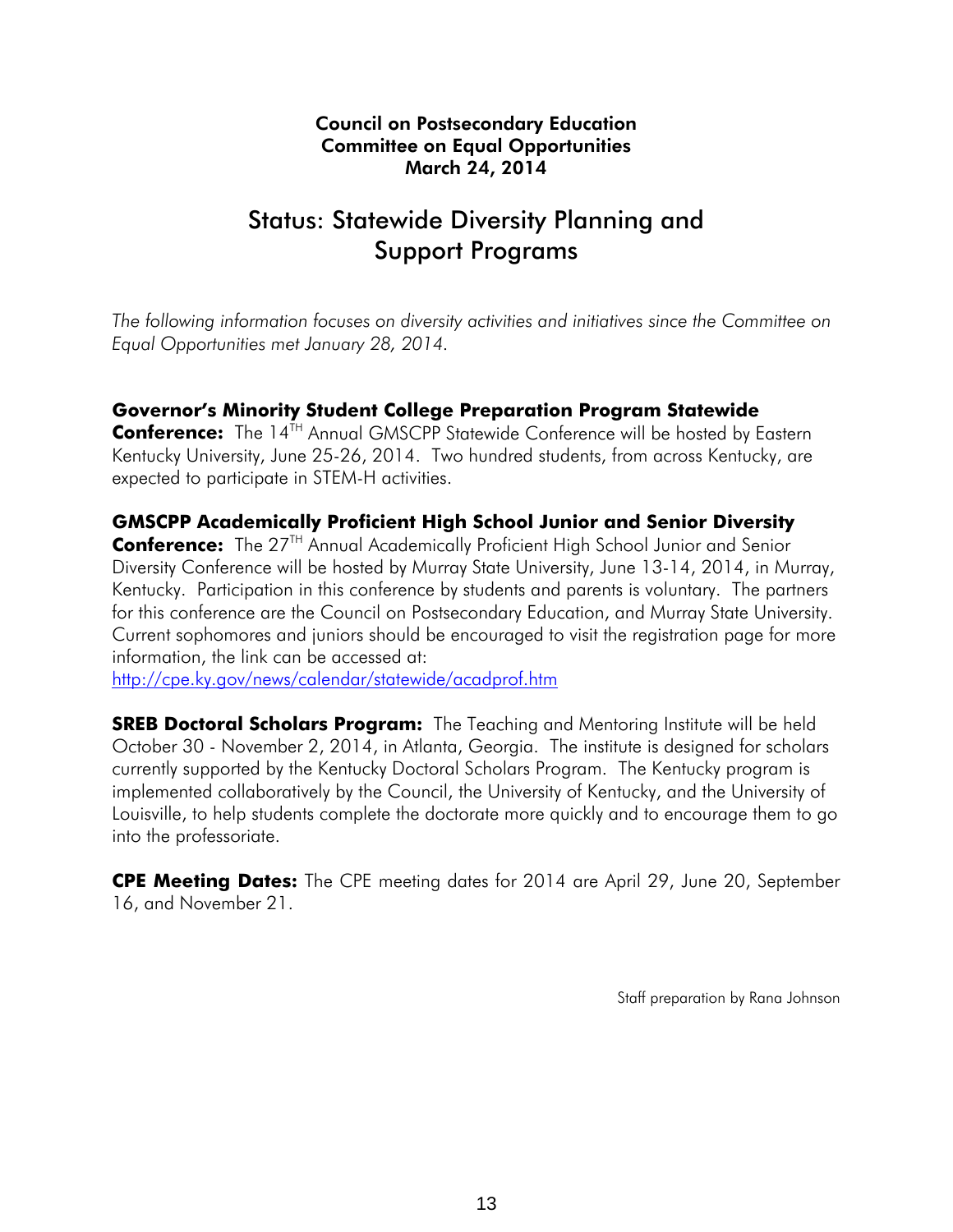## Committee on Equal Opportunities Council on Postsecondary Education March 24, 2014

#### Waivers of KRS 164.020(19)

The CEO asked for regular reports regarding institutions that choose to adopt a waiver of the standards of KRS 164.020(19) in order to implement new degree programs. The statutes establish the Council's responsibility to approve the offering of new degree programs (KRS 164.020(14)) and also limit an institution's eligibility for new degree programs (KRS 164.020(19)) by the requirement that an institution meet its equal opportunity objectives.

The Council has authority to grant a temporary waiver of the requirements of KRS 164.020(19). Administrative Regulation 13 KAR 2:060 establishes criteria for determining an institution's compliance with equal opportunity objectives and for the granting of a temporary waiver to a state-supported postsecondary education institution that has not met its objectives.

No institutions requested a waiver as of March 2014.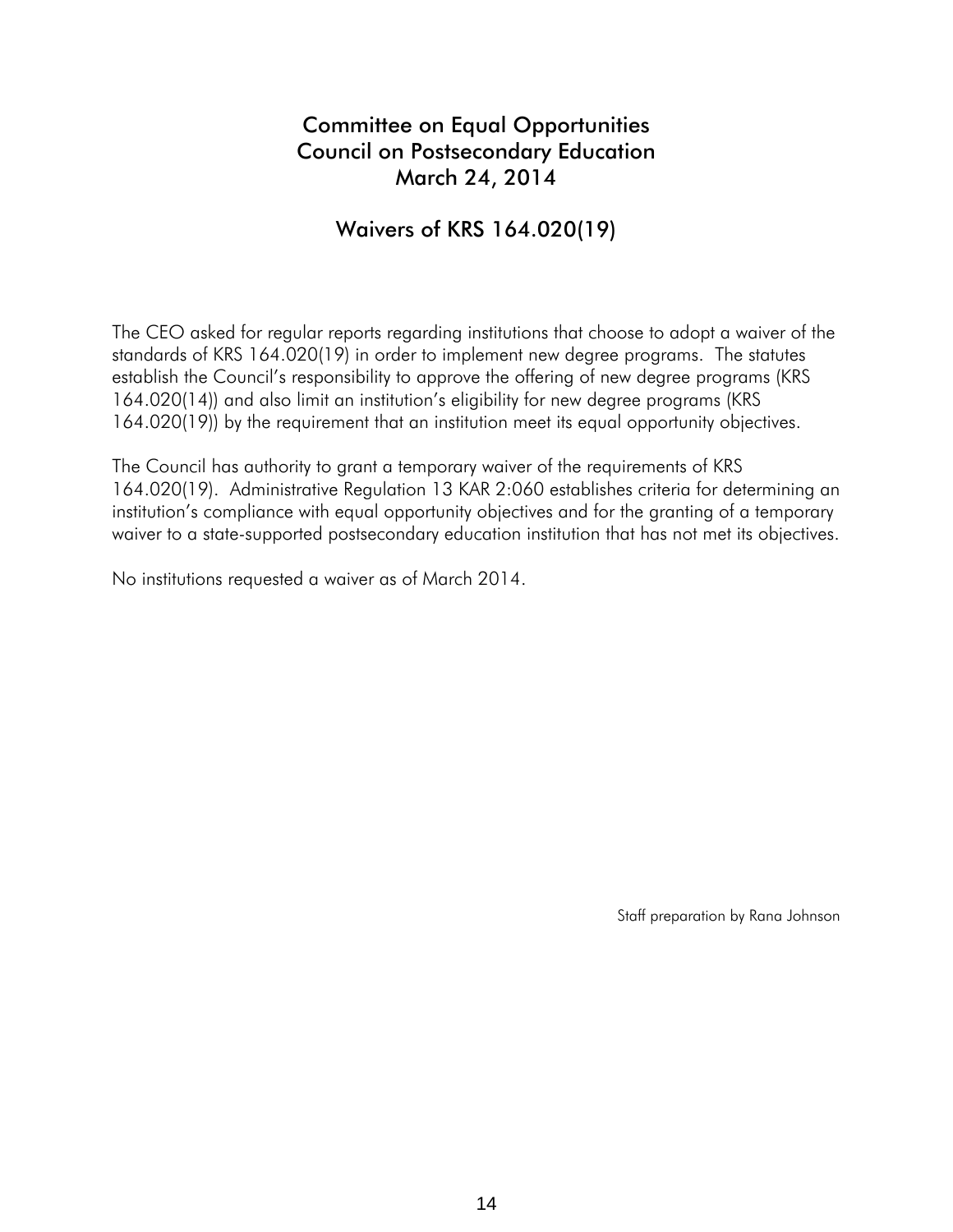## **Committee on Equal Opportunities Council on Postsecondary Education March 24, 2014**

## **Focus on Diversity: Undergraduate Student Initiatives to Recruit, Enroll, Retain, and Graduate Diverse Groups**

The 2014 Committee on Equal Opportunities meetings will feature special groups or organizations, at each meeting, that promote diversity and inclusion across Kentucky's public postsecondary education system.

The March 24, 2014 meeting will introduce undergraduate strategies to recruit, enroll, retain, and graduate students from the KCTCS institutions, as well as several of the universities. The following institutional administrators and the programs they oversee will be featured:

#### **Northern Kentucky University**

Mr. Dannie Moore, Associate Dean/Director of African American Programs & Services Program: NKU Rocks

#### **Kentucky Community and Technical College System**

Ms. Erin Howard, K'LEA Project Director/BCTC Latino Outreach Director Program: Kentucky Latino Education Alliance (K'LEA)

Ms. Tracey Folden-Stewart, Director for Cultural Diversity – Hopkinsville CC Program: Super Sunday College Fair

#### **University of Louisville**

Mr. Tierney Bates, Director of the University of Louisville Cultural Center Program: African American Male Initiative

Ms. Phyllis Clark, Associate Director of the University of Louisville Cultural Center/ Advisor to the Porter Scholars Program: "Built to Graduate"

Mr. Brian Buford, Assistant Provost and Director of the University of Louisville LGBT Center; The first center of its kind in Kentucky. Program: LGBT Initiatives/Strategies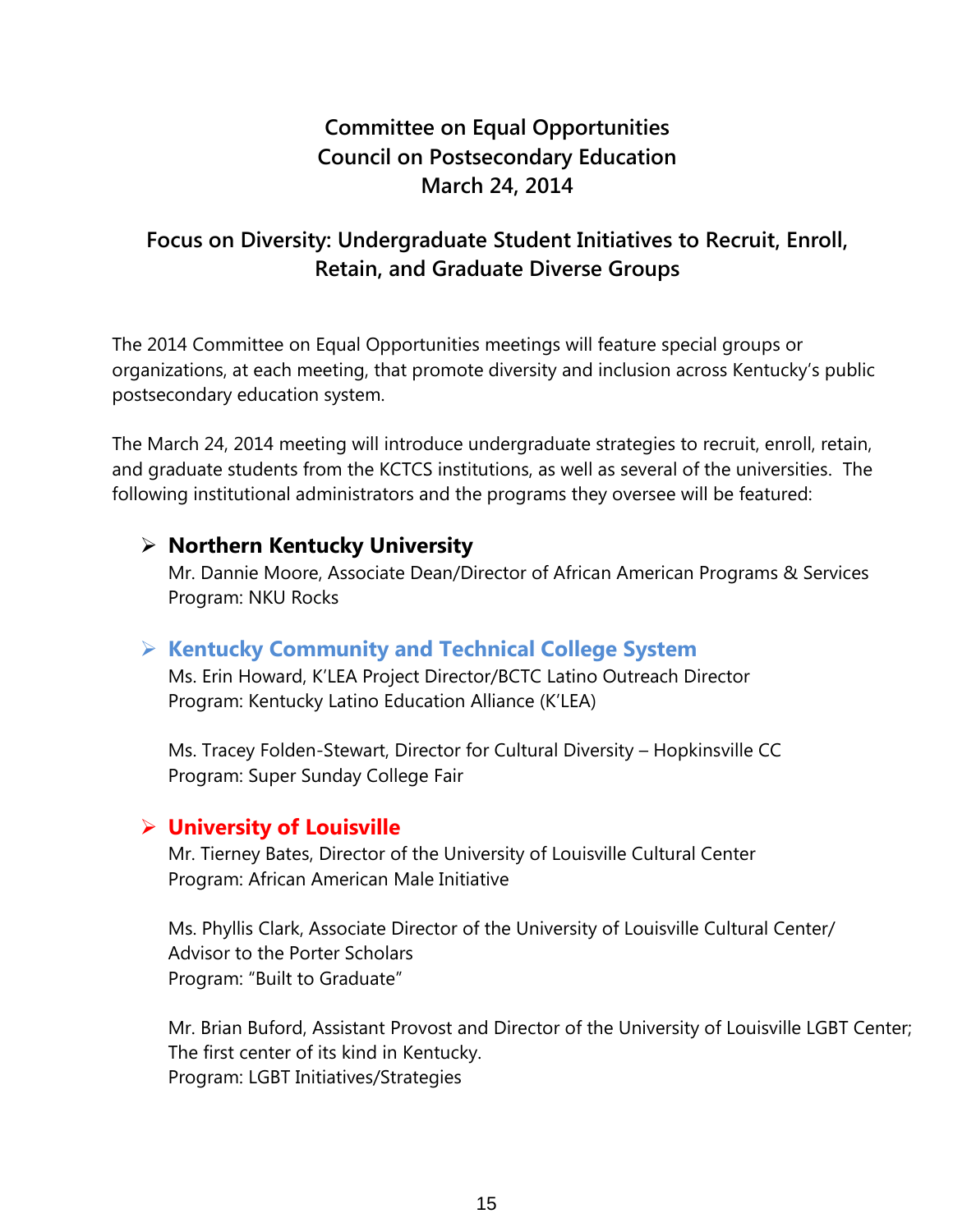The remaining "Focus on Diversity" initiatives will highlight the following:

- **May 19, 2014**: Programs/Strategies/Services provided for Special Focus Areas/Groups: International Students, Low-Income/Socioeconomic, LGBT, Veterans, etc.
- **October 20, 2014**: Special Initiatives, Programs, and Collaborations with K-12 to promote higher education.